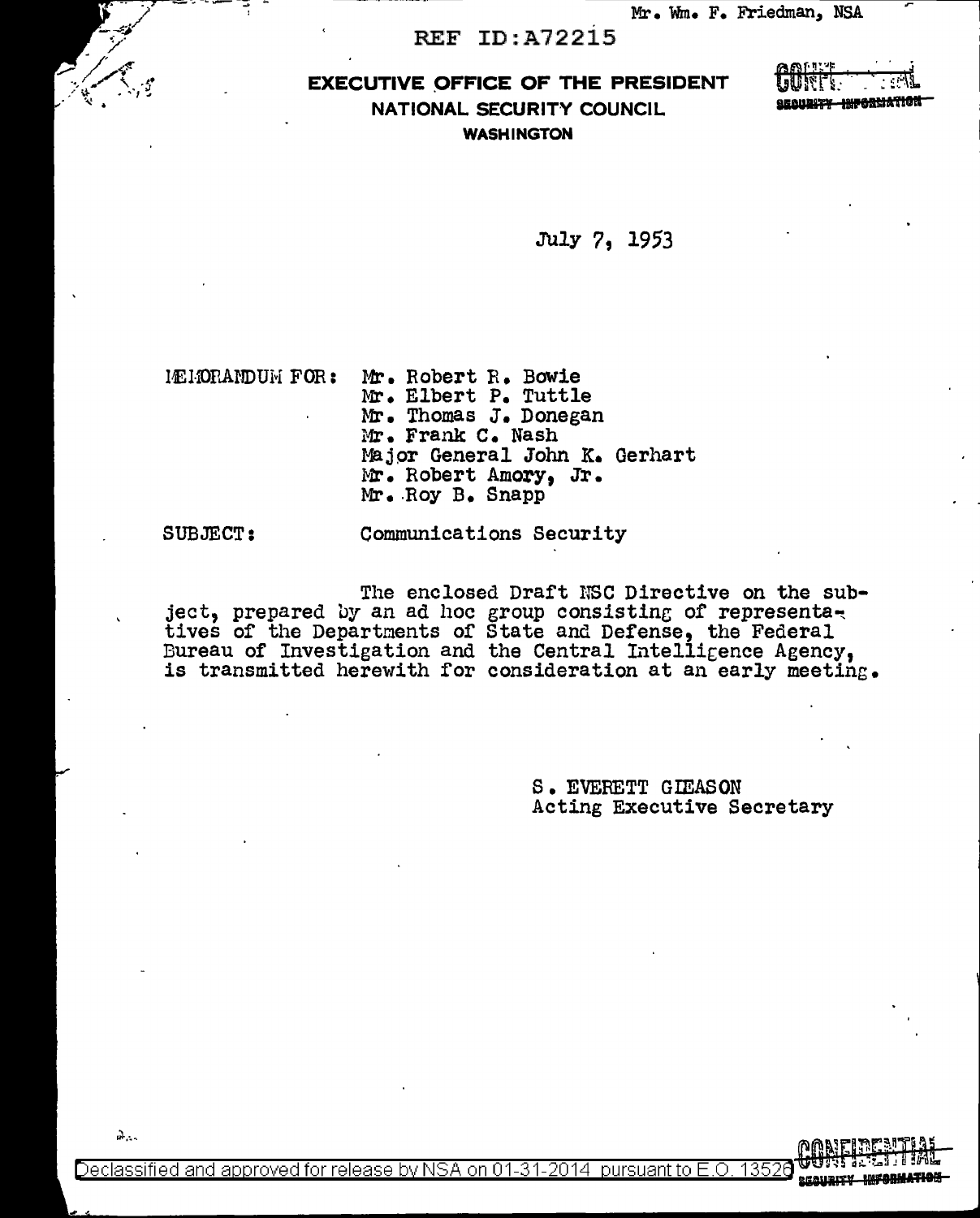H  $\mathcal{L}$ 

# **DRAFT**



## FOR NSC STAFF CONSIDERATION ONLY (Planning Board) July 3, 1953

## NATIONAL SECURITY COUNCIL DIRECTIVE

on

## COMMUNICATIONS SECURITY

The Presidential directive of October  $24.1952$ :

\_s. Stated that the security of Federal telecommunications (COMSEC) is a national responsibility, and that COMSEC policies and procedures must be integrated so as to enable the various departments and agencies of the Government to cooperate effectively in such matters and to satisfy legitimate requirements for the security of their messages;

b. Designated the Secretaries of State and Defense as a Special Committee of the National Security Council for COMSEC matters, to establish such policies relating to COMSEC as will achieve the maximum security of Federal telecommunications, and to keep the President advised of such policies through the Executive Secretary of the National Security Council\*; and

\*The President in approving this directive also directed that the Attorney General shall be a member of the Special Committee whenever matters of interest to the Federal Bureau of Investi-<br>gation are before that committee.  $\overline{\mathbb{I}}$ n accordance with the<br>President's instructions regarding the normal operation of the gation are before that committee.  $\bar{I}$ n accordance with the Council, the heads of departments and agencies not represented on the Special Committee, shall also participate as members of the Special Committee whenever matters of direct interest to their respective agencies are before that Committee.)

R A F

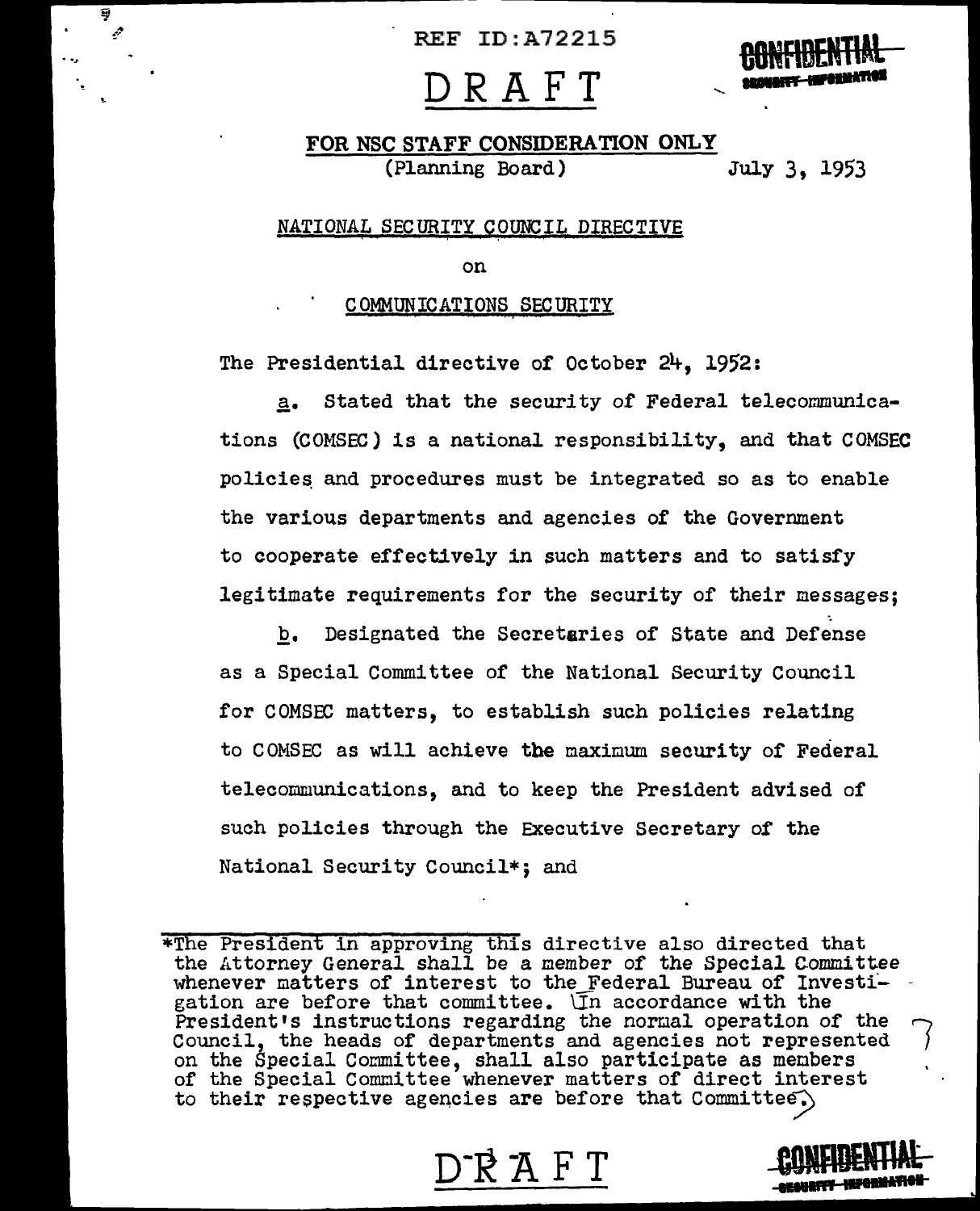REF ID:A72215 CONFIDENT

SEC URITY INFORMATION

## DRAFT

 $\frac{1}{4}$  $\frac{1}{\epsilon}$ 

 $\mathbf{C}$ 

c. Directed the Special Committee of the NSC to prepare and issue in the COMSEC field directives which will:

(l) Rescind the Executive Order *ot* July 3, 191+5 entitled "Cryptographic Security with Respect to Certain Communications of the Government"\*.

(2) Establish a united States Communications Security Board (USCSB) responsible for integrating policies and procedures affecting the security of Federal telecommunications.

(3) , Provide *tor* the establishment of appropriate responsibilities and authorities to assure within the various departments and agencies of the Government, among other things:

(a) High and uniform standards or communications security;

(b) Effective cooperation in COMSEC matters between departments and agencies concerned;

(c) The adequacy of the cryptographic systems used;

(d) Coordination of COMSEC problems, particularly policies with respect to foreign governments;

(e) Satisfaction of legitimate requirements for the security of telecommunications.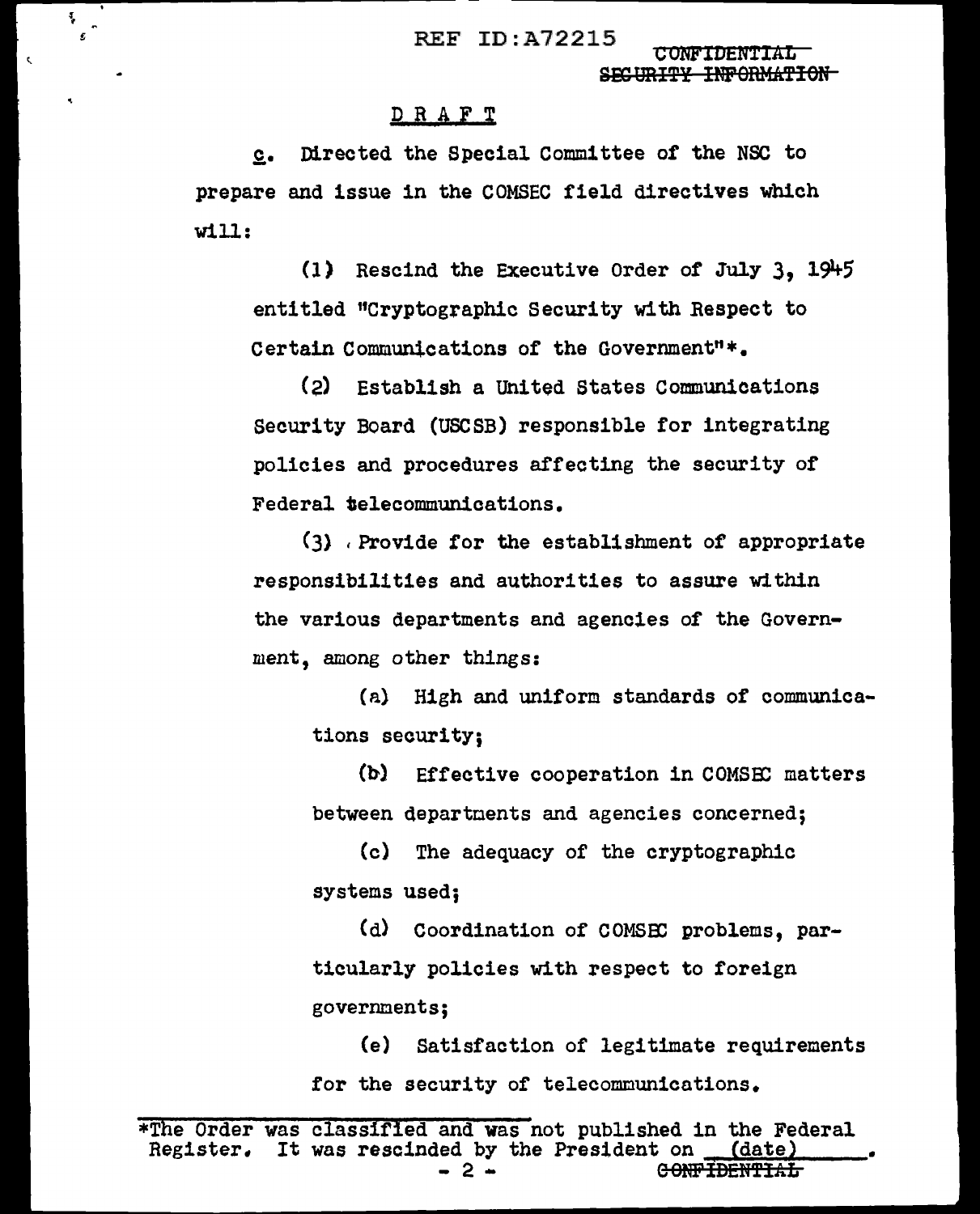#### **CONFIDENTIAL** SECURITY INFORMATION DRAFT

Pursuant to the foregoing and to the provisions of Section 101 and Section 211 of the National Security Act of 1947, as amended, the Special Committee of the National Security Council for COMSEC hereby authorizes and directs as follows:

#### $1.$ The United States Communications Security Board  $($ USCSB $)$   $\mathbf{1}$

There is hereby established the United States  $a_{\bullet}$ Communications Security Board (USCSB), hereinafter referred to as the Board, which shall be a body acting for and under the aforesaid Special Committee and shall operate in accordance with the provisions of this Directive and any other directives which may be issued by the Special Committee.

b. The Board shall be composed of one representative of each of the following:

> (1) The Secretary of State<br>(2) The Secretary of Defense (3) The Secretary of the Treasury (4) The Director, Federal Bureau of Investigation (5) The Secretary of the Army (6) The Secretary of the Navy<br>(7) The Secretary of the Air Force  $(8)$  The Director of Central Intelligence (9) The Director of the National Security Agency (10) The Atomic Energy Commission

The Board shall elect its own Chairman from among  $\Omega$ . its membership.

 $-3 -$ 

CONFIDENTIAL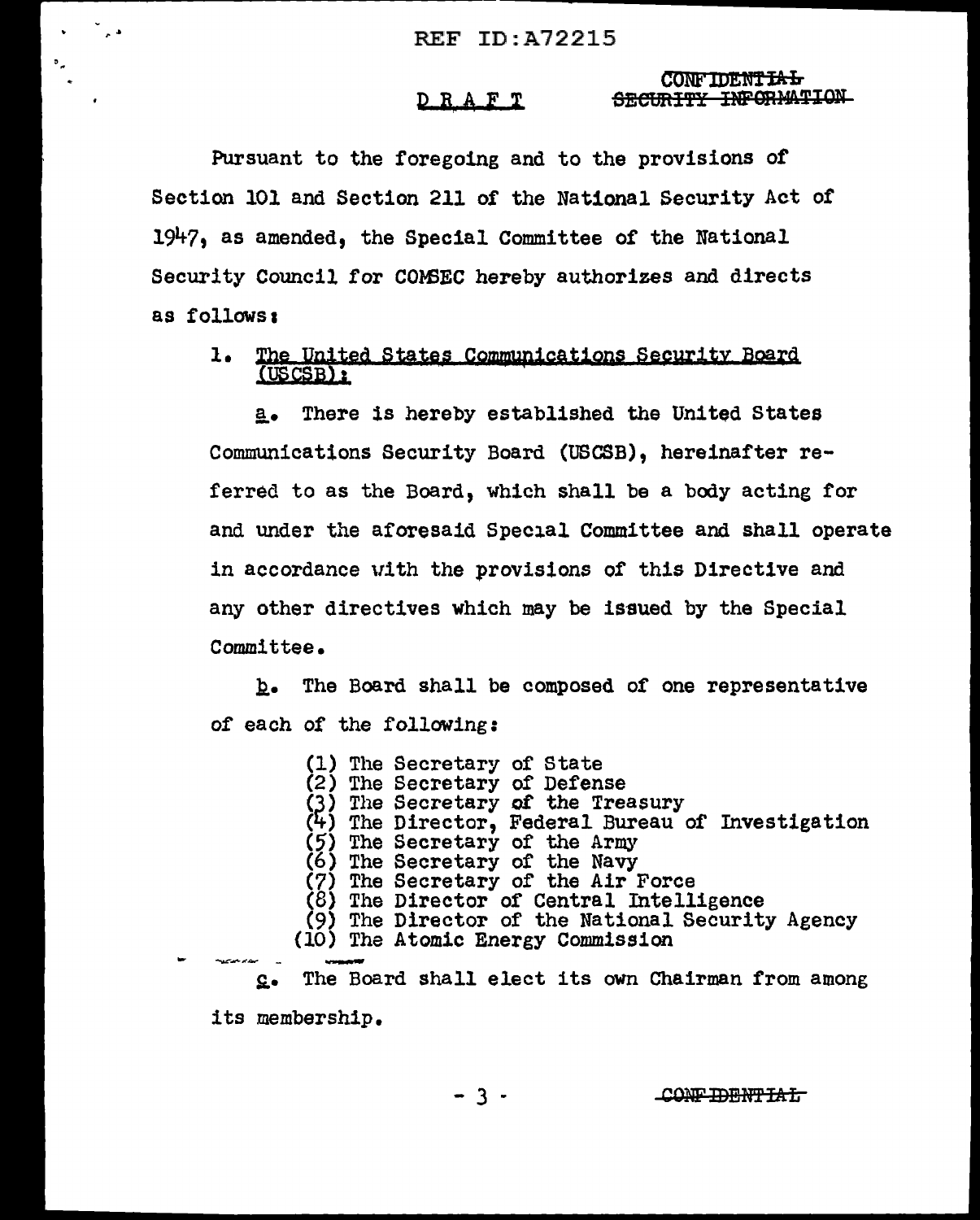$\frac{1}{2}$ 

#### CONFIDENTIAL DRAFT SECURITY INFORMATION

d. The Board shall have a staff headed by an executive secretary who shall be appointed by the Chairman with the approval of a majority of the Board.

e. The Board shall have the following responsibilities:

(1) To integrate policies and procedures affecting the security of Federal telecommunications:

(2) To establish, under authority of the Special Committee. such communications security policies as will insure high and uniform standards of communications security within the various departments and agencies of the Government and will achieve the maximum practicable degree of security of Federal telecommunications. For this purpose, the Board shall study the standards and practices of any department or agency in the field of communications security; and the Board shall make such recommendations as may be necessary to assure compliance with its decisions in this field:

(3) To establish broad policies necessary to:

(a) Institute and maintain effective cooperation in communications security matters among the departments and agencies concerned, and

(b) Satisfy legitimate requirements for the security of the communications of the departments and agencies;

 $-1$   $-$ 

CONFIDENTIAL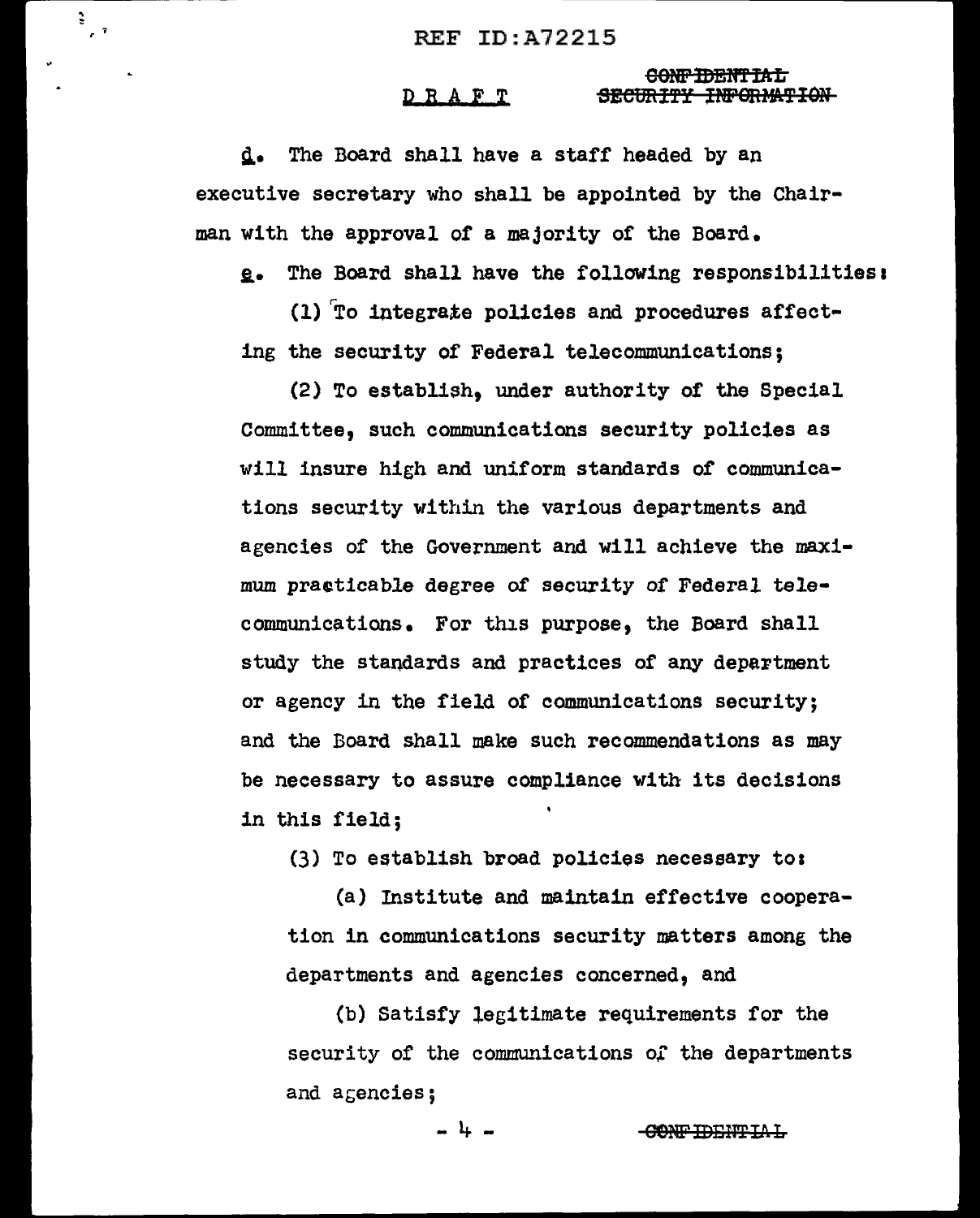## DRAFT

CONFIDENTIAL SECURITY INFORMATION

 $(4)$  To approve the long-range plans for the communications security of the United States;

(5) To establish policies affecting relations of the U.S. Government with foreign governments and international organizations in communications security matters;

(6) To advise the Special Committee with respect to communications security policy matters decided by the Board and make recommendations as appropriate; and

(7) To establish policies and appropriate procedures governing actions to be taken by the Executive Agent in COISEC matters.

f. The Board shall meet at the call of the Chairman or at the request of any member, and shall determine its own procedures subject to the provisions of this Directive.

The Board shall reach its decisions by majority  $g_{d}$ vote. In the event that the Board votes and reaches a decision, any dissenting member of the Board may appeal from such decision. Such appeal must be made within 15 days to the Special Committee. In the event that the Board votes and fails to reach a decision, any member of the Board may appeal to the Special Committee and such

> $-5-$ CONFIDENTIAL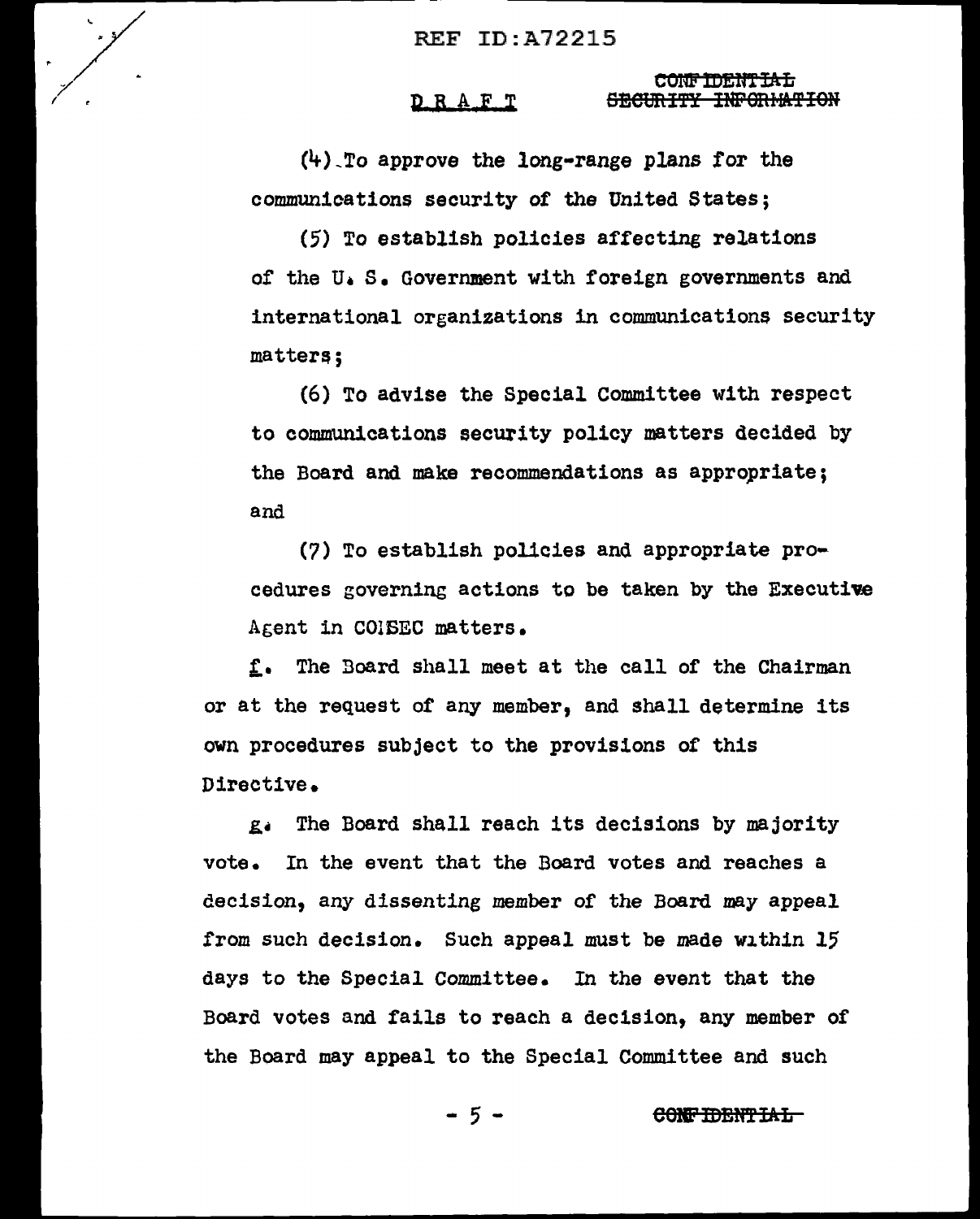$\tilde{\phantom{a}}$ 

## <del>CONFIDENTIAL</del><br>D R A F T SECURITY INFORMATION

appeal must be made within 15 days of the inconclusive vote. In either event the Special Committee shall review the matter, and its determination thereon shall be final. Appeals by the Director of NSA, or by the representative of any of the Military Departments shall be filed only with the approval or the Secretary of Defense.

 $h_{\bullet}$  No action shall be taken with respect to any matter forming the subject of an appeal until the appeal is decided; provided that, if the Secretary of Defense determines, after consultation with the Secretary or Statr (and the Attorney General and the heads of other departments and agencies as appropriate), that the subject matter presents a problem of an emergency nature and requires immediate action, his decision shall govern, pending the result of the appeal. In such an emergency situation the appeal may be taken directly to the President by the Special Committee.

i. The Board shall invite the head of any department or agency not represented on the Board to designate a representative to participate with the Board in consideration of matters of direct interest to such a department or agency, to the end that the communications security needs of all such departments and agencies may be considered; and heads of departments or agencies not

 $- 6$  -  $\qquad \qquad \text{CONF} \text{IDENTLAL}$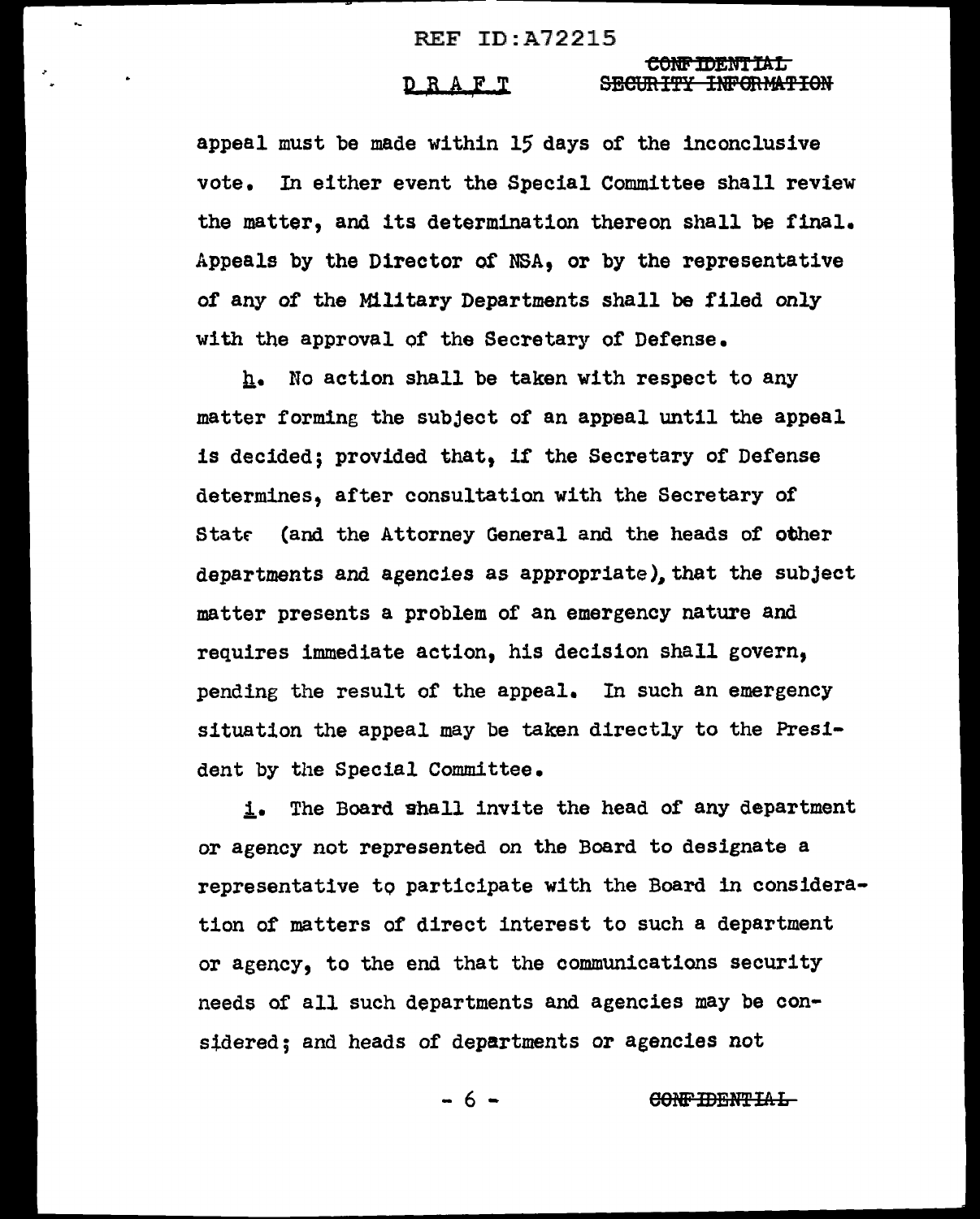#### <del>CONFIDENTIAL</del>  $D$  R  $A$  F T <u>-SECURITY INFORMATION-</u>

represented on the Board may present, through the Executive Secretary of the Board, communications security matters for consideration by the Board.

**j.** Departments or agencies not represented on the Board may appeal from decisions of the Board in the manner prescribed for departments and agencies represented on the Board.

 $2.$ The Department of Defense:

 $\mathfrak{f}$  $\mathbf{r}$ 

The Department of Defense is hereby designated  $a_{\bullet}$ as Executive Agwnt of the Government.

b. As Executive Agency, the Department of Defense is charged with mission of:

(1) Providing for the Board, centralized, overall cognizance and authoritative supervision of the measures necessary to provide and assure the adequacy of the COMSEC techniques and materials used by the government;

(2) Formulating for the Board integrated technical and operating policies, programs, and long range plans required to maintain high and telecommunications. uniform standards to ensure the security of Federal; and

(3) Providing advice and recommendations on any aspect in the field of communications security.

the Special Committee for immediate decision.

Subject to the specific provisions of this Direcd. tive and subsequent directives as may be issued, the

 $-7-$ 

CONFIDENTIAL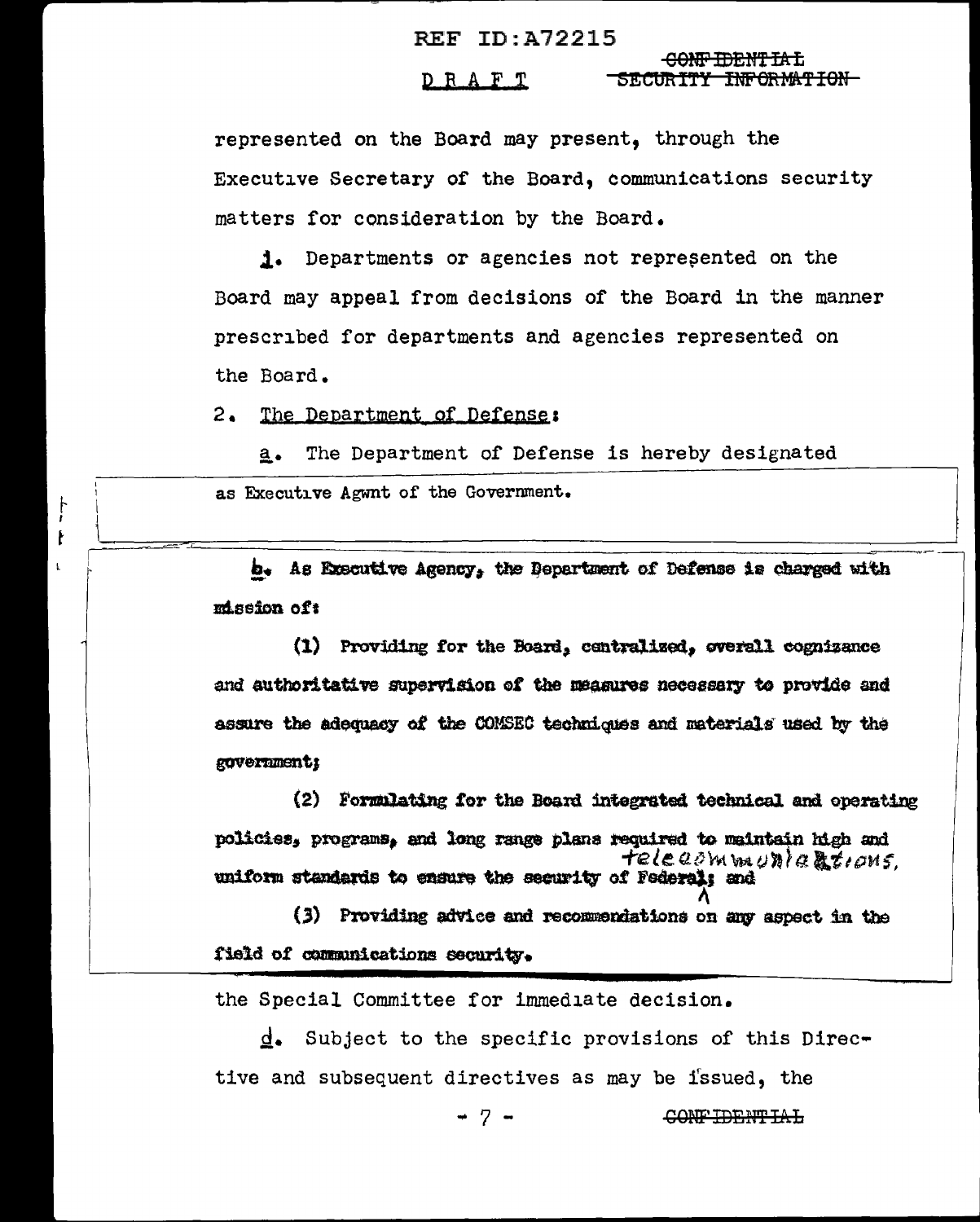#### DRAFT <del>SECURT</del> <del>INFORMATION</del>

Director of the National Security Agency (NSA) shall act for the Executive agent in the COMSEC matters which are set forth in subparagraphs (1) through (4) below and which may be specified by the Special Committee or the Board. With respect to the Military Departments, the Director of NSA will perform his functions under the immediate direction of the Joint Chiefs of Staff.

(1) Cryptosecurity

## (a) Prescribe or review and approve

the

crypto-principles incorporated or to be incorporated in any telecommunications equipments and systems and in any communications security equipments and systems used by the departments and agencies of the Government.

## (b) Prescribe or review and approve

crypto-

security rules, regulations and instructions applicable to the operation and use of any cryptoequipments and systems and of any communications security equipments and systems.

(c) Perform technical analysis of Federal telecommunications for purposes of determining the degree of cryptosecurity being provided by the crypto-principles, materials, and procedures

- 8 -

<del>CONFIDENTIAL</del>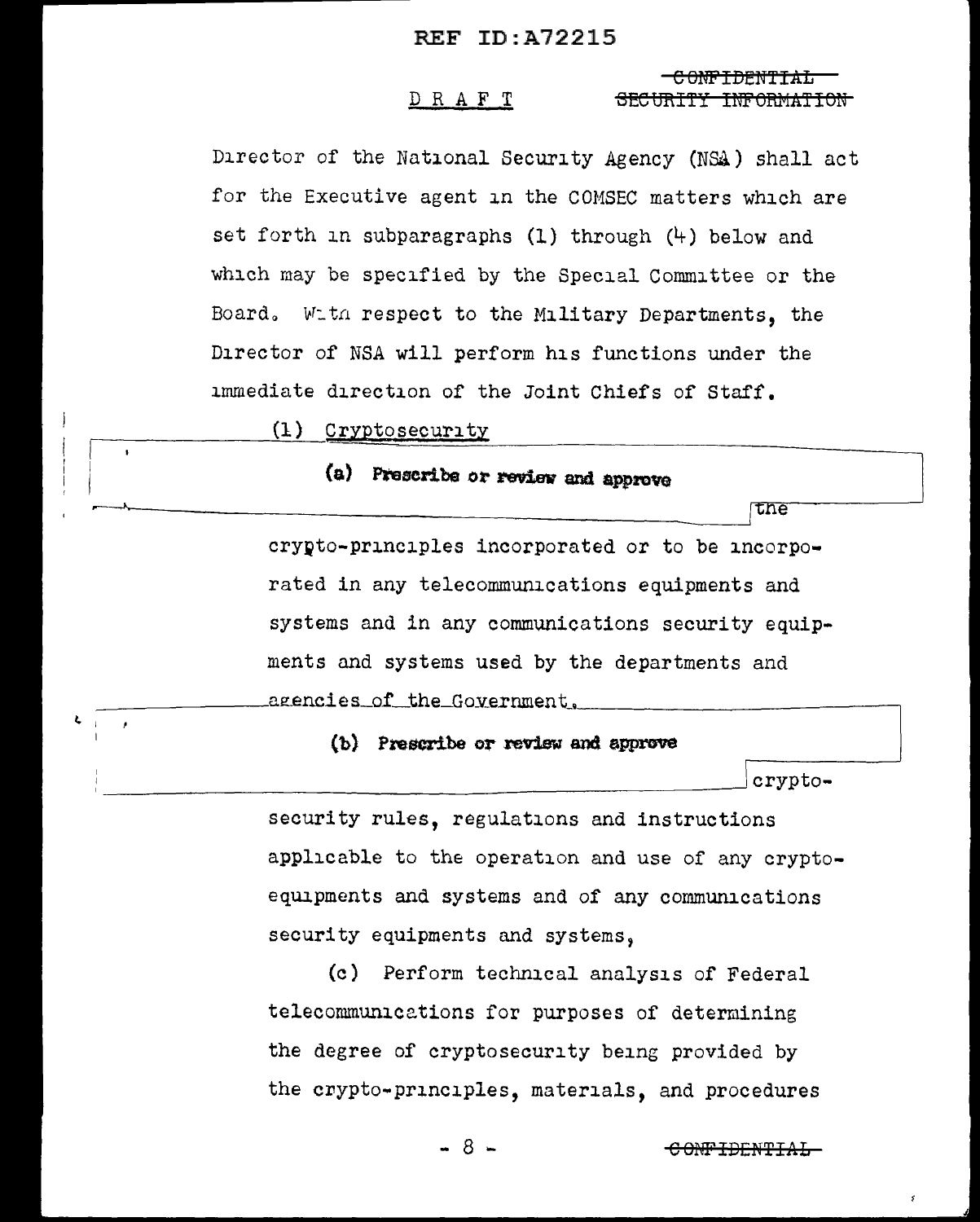#### CONFIDENTIAL DRAPT SECIES THE VEHICLE THEORIES

utilized by the departments and agencies, as well as the effect thereon of communication procedures and practices; and make necessary arrangements, as appropriate, to obtain the material required for such analysis; (see paragraph  $3-D$ )

(d) Conduct liaison on technical CONSEC and related matters with the cryptologic suthorities of foreign nations and international organizations.

 $\mathbf{I}$ 

z

ł

المغاوا

(e) Provide technical guidance and support for cryptosecurity training conducted by the departments and agencies.

(f) Obtain from the departments and agencies their requirements for crypto-equipments and materials, and formulate for consideration by the Board integrated programs for the production and procurement thereof;\*

<sup>\*</sup>Insofar as the Department of Defense is concerned, these programs will include budgeting details which specify, among other items, the funding required by the military departments and agencies.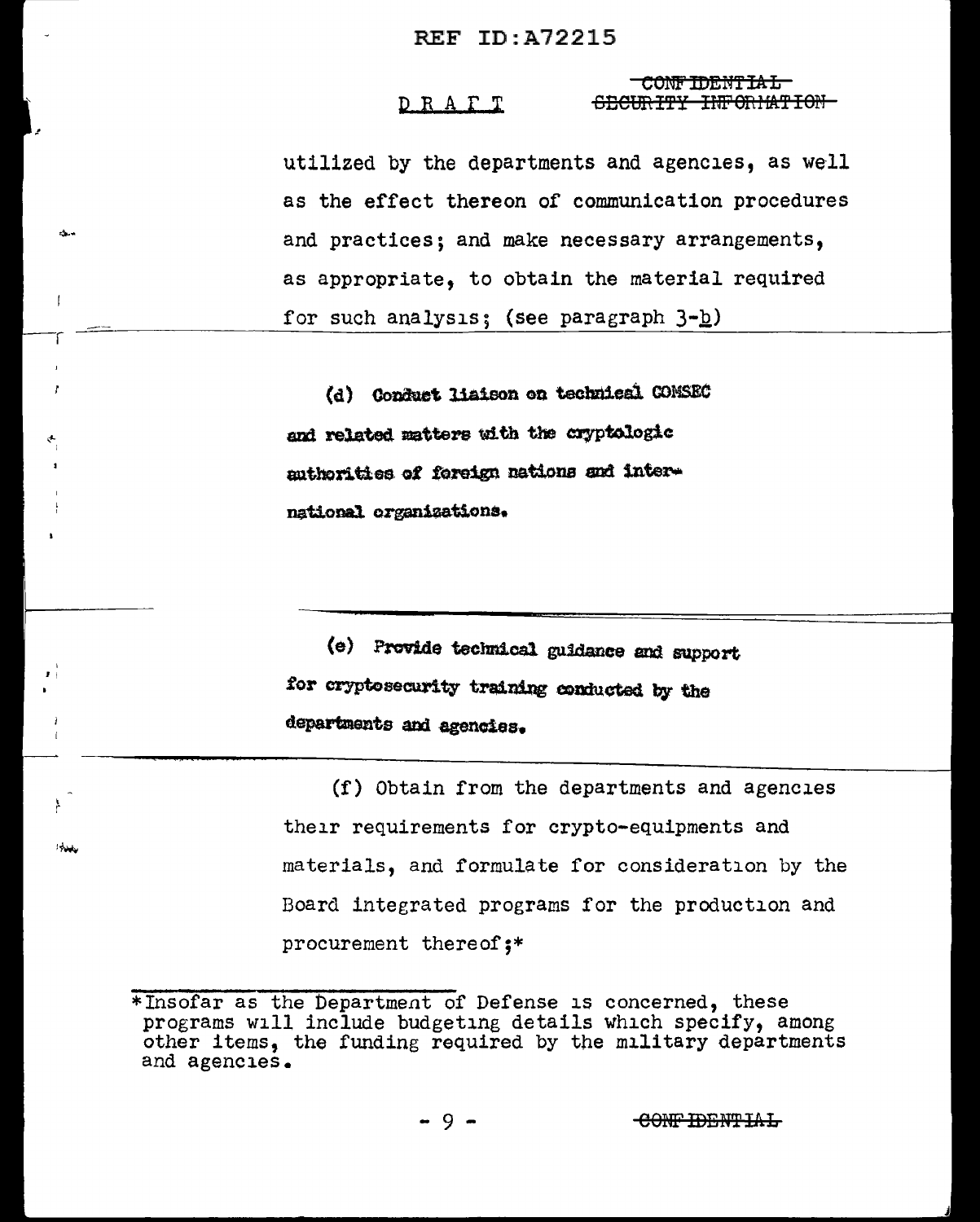## DRAFT

لمر

## CONFIDENTIAL SECURITY INFORMATION

 $(g)$  Provide for review and coordination of cryptosecurity research and development programs: and establish and conduct an adequate research and development program. Departments and agencies are not precluded from initiating and, subject to prior notification to and approval by the Director of NSA from pursuing such research and development as may be necessary to support their cryptosecurity activities:\*

(h) In meeting operational requirements the Director of NSA will insure the compatibility and, insofar as practicable, the standardization of erypto-equipments and material in order to promote maximum efficiency and economy in their procurement, operation and maintenance. Determination of the acceptability of the physical embodiments of crypto-principles is a function of the various departments and agencies;

<sup>\*</sup>Insofar as the Department of Defense is concerned, these programs will include budgeting details which specify, among other items, the funding required by the military departments and agencies.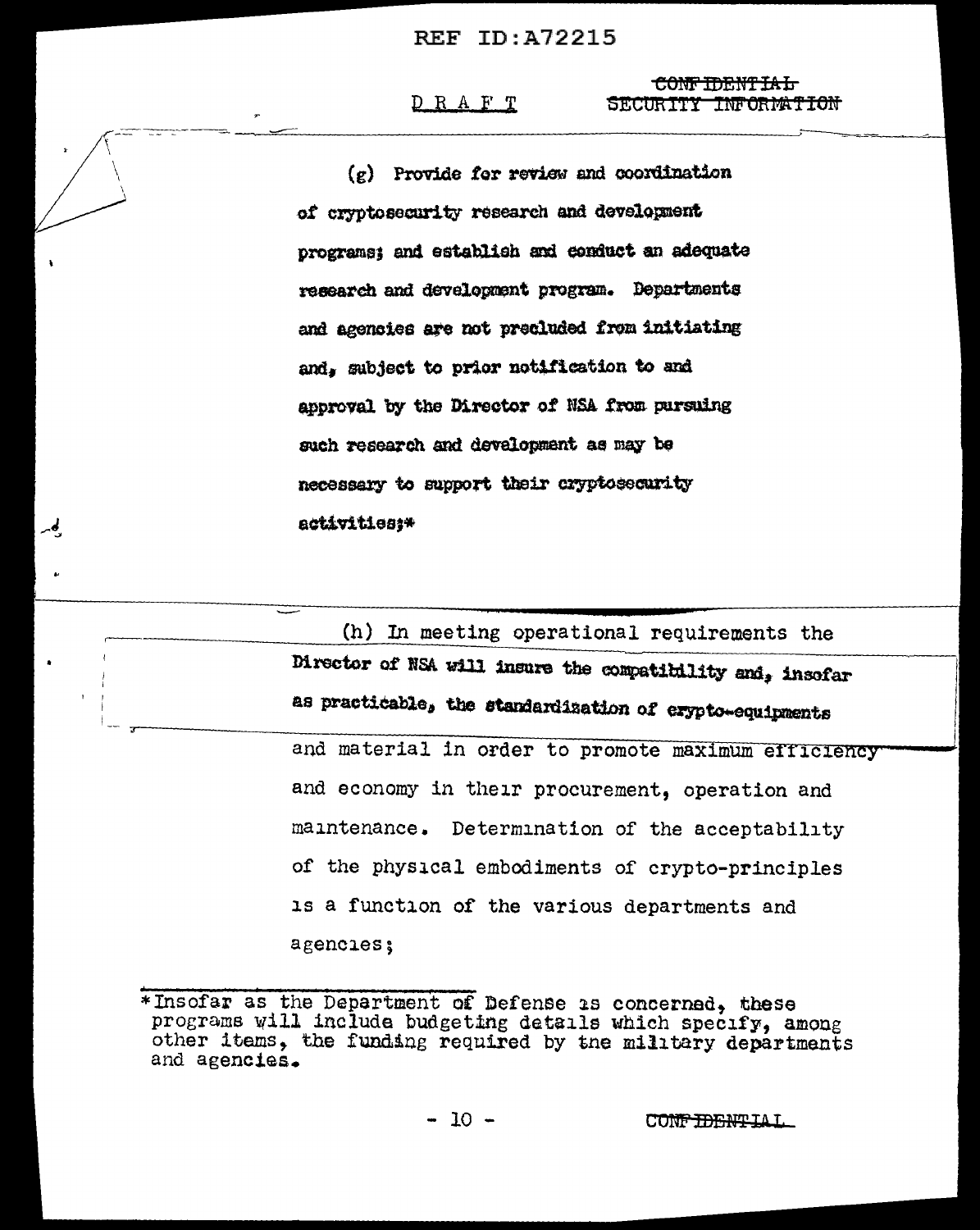## DRAFT

 $\sim$  V

 $\phi$ 

CONFIDENTIAL SECURITY INFORMATION

(i) The Director of NSA will furnish services

and materials for the COISEC programs of the

departments and agencies on a fiscal arrangement as mutually  $\mathbf{A}$ agreed with the departments and agencies.

(j) The Director. NSA is responsible for insuring adequate capacity for and providing technical criteria for producing cryptomaterial to meet legitimate requirements. Nothing in this directive shall be construed as precluding the Director, NSA ef producing, printing, procuring, and modifying cryptomaterials to meet the requirements of the departments and agencies or from budgeting for the conduct of his activities.

necessary technical analysis of Federal telecommunications, making arrangements, as appropriate, with departments and agencies to obtain the material required for such analysis. (See paragraph  $3-\underline{c}$ ).

 $(3)$  Physical security:

The Director of NSA will, in collabo-

ration with the departments and agencies, as appro-

priate, prescribe minimum standards

for physical security of cryptosystems and related cryptomaterial.

\*Applicable only to departments and agencies outside the Department of Defense.

 $-11 -$ 

CONT IDENTIAL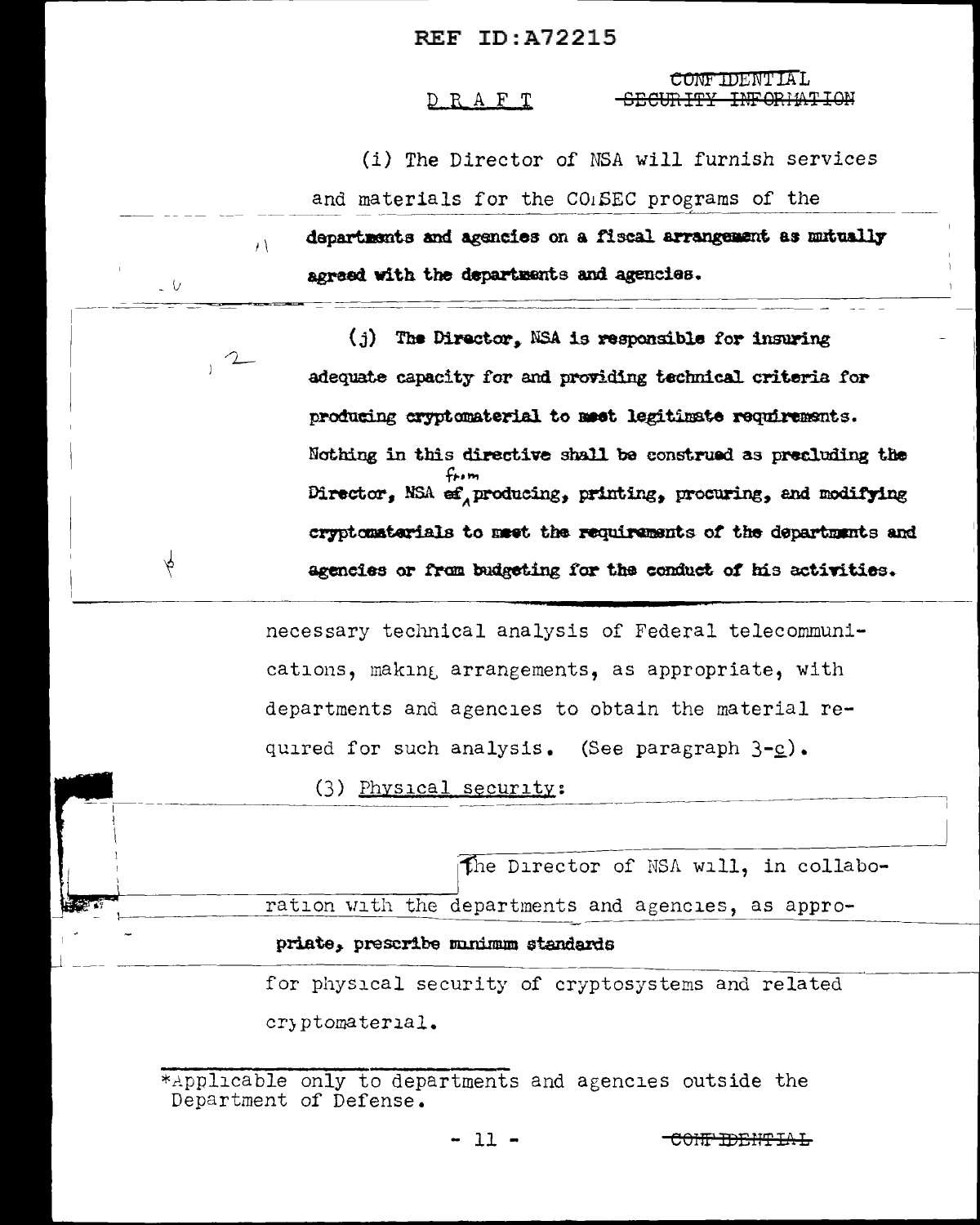#### **CONFIDENTIAL** DRAFT SECURITY INFORMATION

## $(4)$  Cover and Deception:

The Director of NSA will. in collaboration with appropriate departments or agencies, assist in the preparation of, and review the communications portions of all strategic cover and deception plans. and formulate and promulgate the basic policies utilized in such portions.

e d. The Director of N5A shall exercise his authority over communications security matters under his cognizance through the agency representatives on the Board or, in the case of agencies not represented on the Board, through the duly authorized representatives of the heads of such Where liats on with subordinate elements of a agencies. department or agency is considered necessary, the Director of NSA shall arrange with the authorized representatives of the departments or agencies concerned for such liaison.

The Director of NSA is authorized to obtain from fg. the departments and agencies such information as he may require in performing his functions, as authorized in this directive or any other directive subsequently issued.

 $Z$ The Director of NSA shall have neither the responsibility nor the authority to compel, within organizations other than his own, compliance with communications security instructions issued by any authority, but shall

 $-12 -$ 

<del>CONFIDENTIAL</del>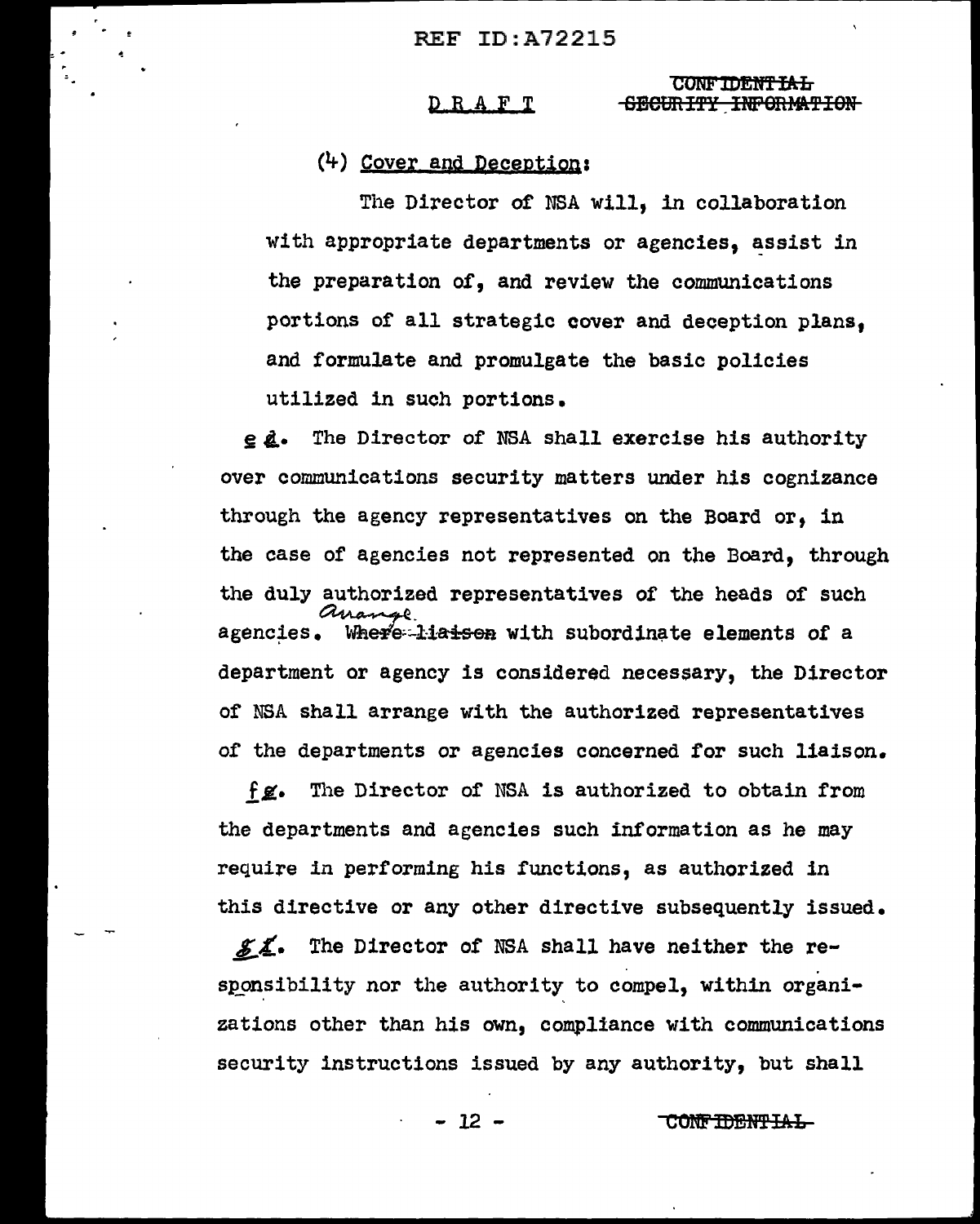## D B, A F T

<del>CONFIDENTIAL</del> SECURITY INFORMATION

refer violations of such instructions outside his Agency to the chief or head *of* the organization concerned for such action as may be deemed necessary. If appropriate corrective action is not taken and violations continue, the Director, NSA, shall refer the subject to the Board.

3. Departments and Agencies of the Government:

a. All decisions of the Board, or of the Special Committee, which are not in conflict with law shall be binding on all departments and agencies of the Federal Government •

b. No department or agency of the Government shall be required to disclose to the Director of NSA, or to the Board, or to any of its committees, the contents pf any official communication concerning its activities if, in the opinion of the head of such department or agency, the disclosure would be contrary to the National interest, and nothing in this Directive shall be construed to give the Board or any of its representatives the right *of*  inspection of any department or agency without approval by the head thereof.

£• Subject to the provisions of law, the directives of the President, the provisions of this Directive, and any other directives which may be issued by the Special Committee, the departments and agencies of the Government

- 13 - GONF IBBNTIAL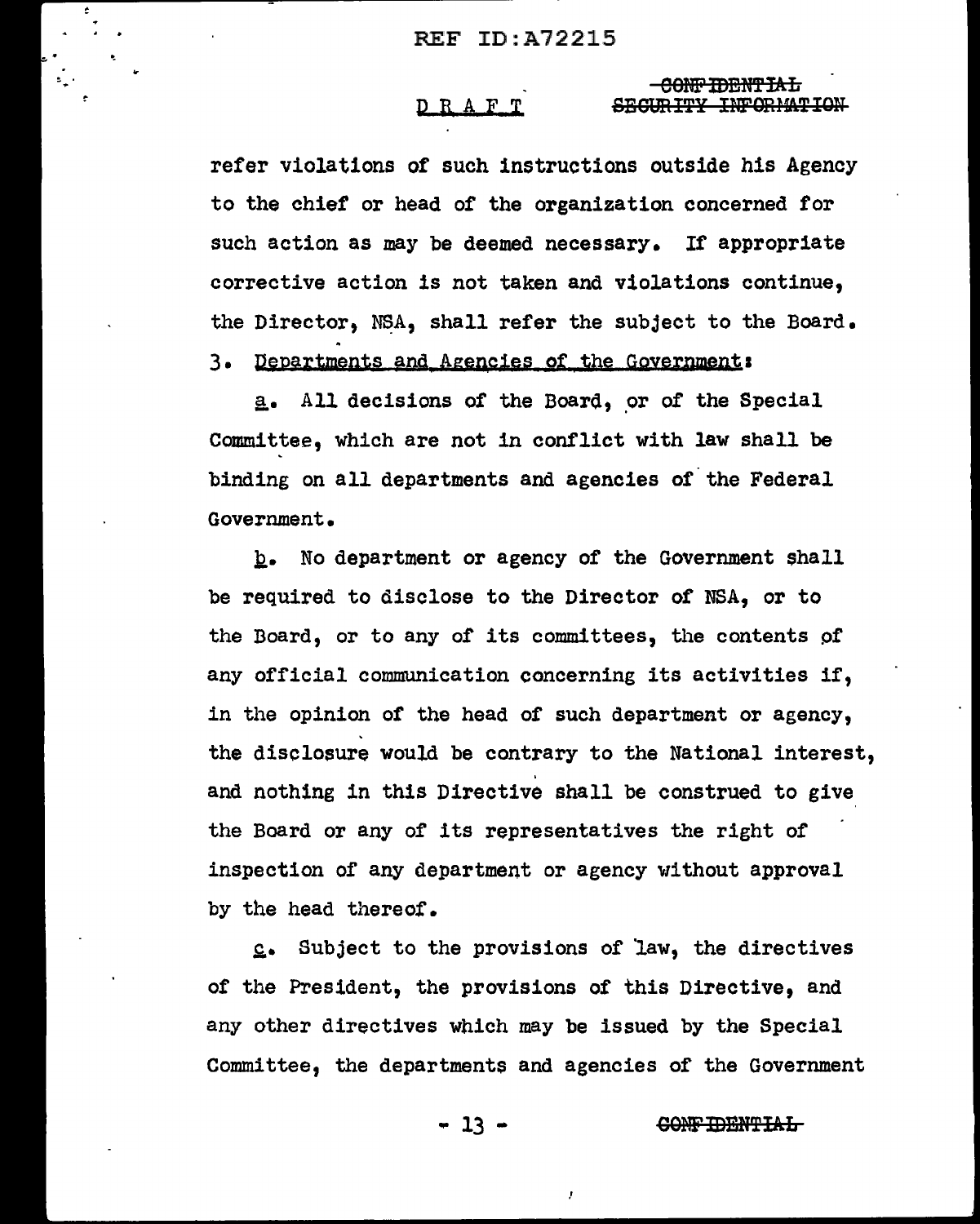D R A F T

## <del>CONFIDENTIAL</del> SECURITY INFORMATION

will organize and conduct their communications security activities as they see fit, and nothing in this Directive shall relieve the individual departments and agencies of their responsibilities for executing all measures required to assure the security and efficiency of their own telecommunications.

d. All rules and regulations in conflict with the provisions of this Directive shall be brought to the attention of the Board.

4. Special Terms Used in this Directive are Defined as Follows:

a. Telecommunications - Any transmission, emission or reception of sign, signals, writing, images and sounds or intelligence of any nature by wire, radio, visual, or other electromagnetic system.

b. Federal Telecommunications - Those telecommunications which are of an official character dealing with governmental affairs and are originated by or intended for officials of the United States Government. Specifically exempted from this definition is that portion of the communication activities conducted by the Central Intelligence Agency in accordance with the authorities granted the Director of Central Intelligence under NSCID No. 5.

- 14 -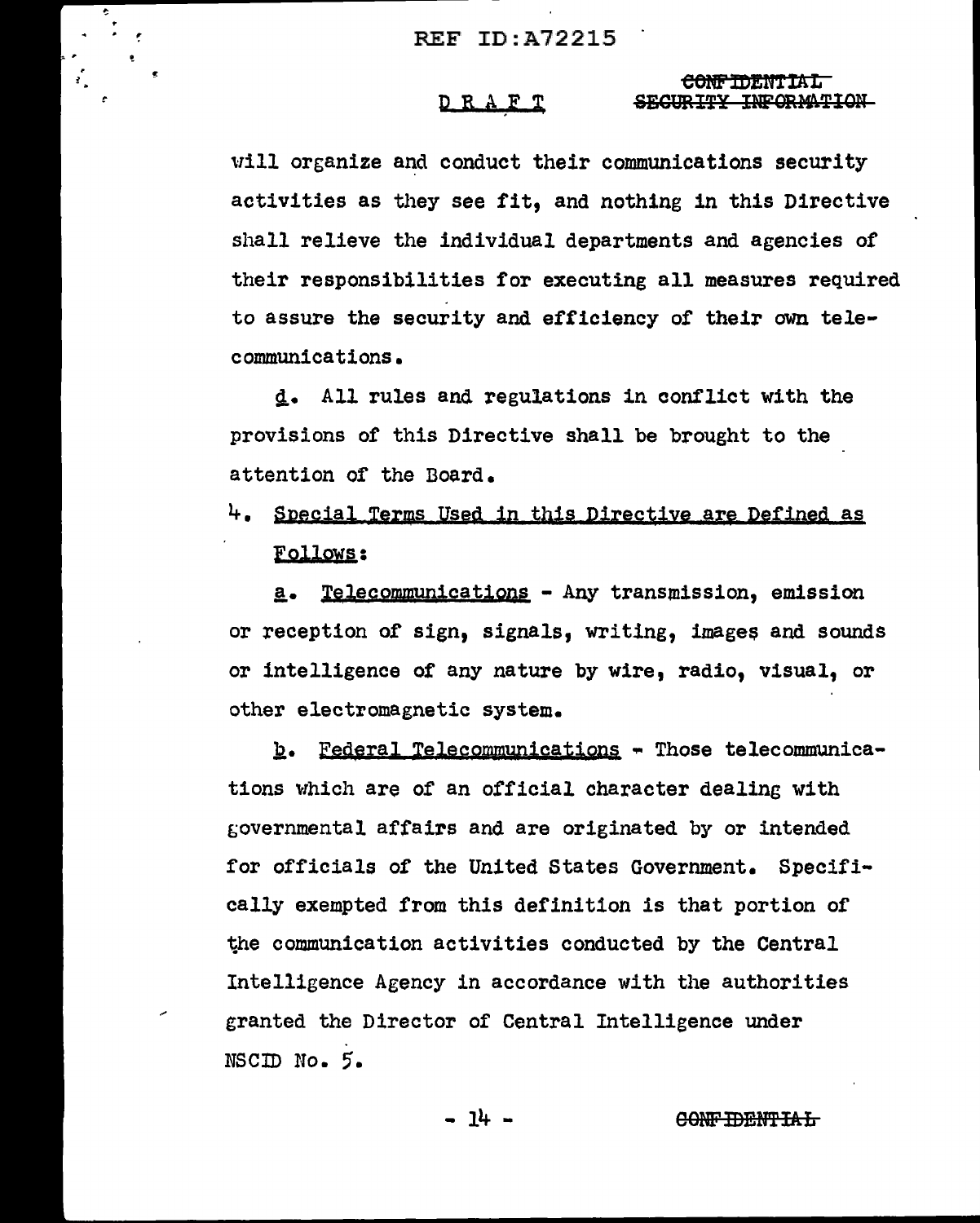#### DRAFT SECURITY INFORMATION

CONFIDENTIAL

Communications Security - The protection resulting  $c_{\bullet}$ from all measures designed to deny to unauthorized persons information of value which might be derived from the possession and study of telecommunications. or to mislead unauthorized persons in their interpretation of the results of such a study. Communications security includes: (1) transmission security; (2) cryptosecurity, and (3) physical security of communications security materials and information.

d. Transmission Security - Transmission security is that component of communications security which results from all measures designed to protect transmissions from unauthorized interception, traffic analysis, and imitative deception.

e. Cryptosecurity - That component of communications security which results from the provision of technically sound cryptosystems and their proper use.

f. Cryptoprinciple - The characteristics of the elements involved in. and the fundamental rule of operation, motion, or activity inherent in a cryptosystem.

g. Cryptosystem (Cryptographic System) - The associated items of cryptomaterial which are used as a unit and which provide a single means of encryption and decryption.

> $-15-$ CONFIDENTIAL